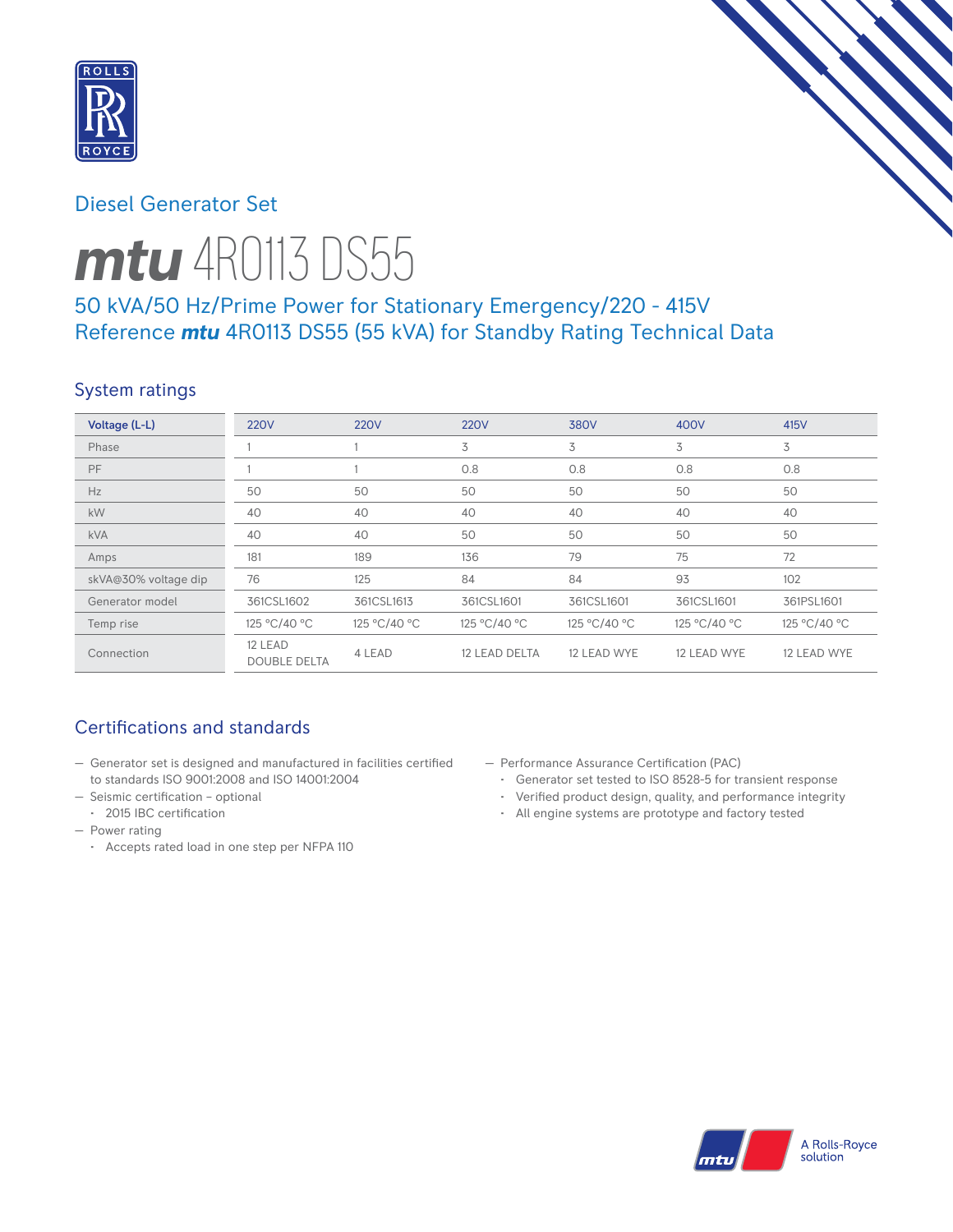### Standard features \*

- Single source supplier
- Global product support
- Two (2) Year/3,000 Hour Basic Limited Warranty
- 4045HF280 diesel engine
	- 4.5 liter displacement
	- Mechanical injection pump
	- 4-cycle
- Engine-generator resilient mounted
- Complete range of accessories
- Cooling system
- Integral set-mounted
	- Engine-driven fan

## Standard equipment \*

#### Engine

- Air cleaner
- Oil pump
- Oil drain extension and shut-off valve
- Full flow oil filter
- Fuel filter with water seperator
- Jacket water pump
- Thermostat
- Blower fan and fan drive
- Radiator unit mounted
- Electric starting motor 12V
- Governor mechanical droop
- Base formed steel
- SAE flywheel and bell housing
- Charging alternator 12V
- Battery box and cables
- Flexible fuel connectors
- Flexible exhaust connection

#### Generator

- NEMA MG1, IEEE, and ANSI standards compliance for temperature rise and motor starting
- Self-ventilated and drip-proof
- Superior voltage waveform
- Solid state, volts-per-hertz regulator
- $\pm$  1% voltage regulation no load to full load
- Brushless alternator with brushless pilot exciter
- 4 pole, rotating field
- 125 °C maximum prime temperature rise
- 1-bearing, sealed
- Flexible coupling
- Full amortisseur windings
- 125% rotor balancing
- 3-phase voltage sensing
- 100% of rated load one step
- 5% maximum total harmonic distortion
- Generator
	- Brushless, rotating field generator
	- 2/3 pitch windings
	- 250% short circuit capability with optional Permanent Magnet Generator (PMG)
- Digital control panel(s)
	- UL recognized, CSA certified, NFPA 110
	- Complete system metering
	- LCD display

#### Digital control panel(s)

- Digital metering
- Engine parameters
- Generator protection functions
- Engine protection
- Windows®-based software
- Multilingual capability
- Communications to remote annunciator
- Programmable input and output contacts
- UL recognized, CSA certified, CE approved
- Event recording
- IP 54 front panel rating with integrated gasket
- NFPA 110 compatible

\* Represents standard product only. Consult the factory/*mtu* Distributor for additional configurations.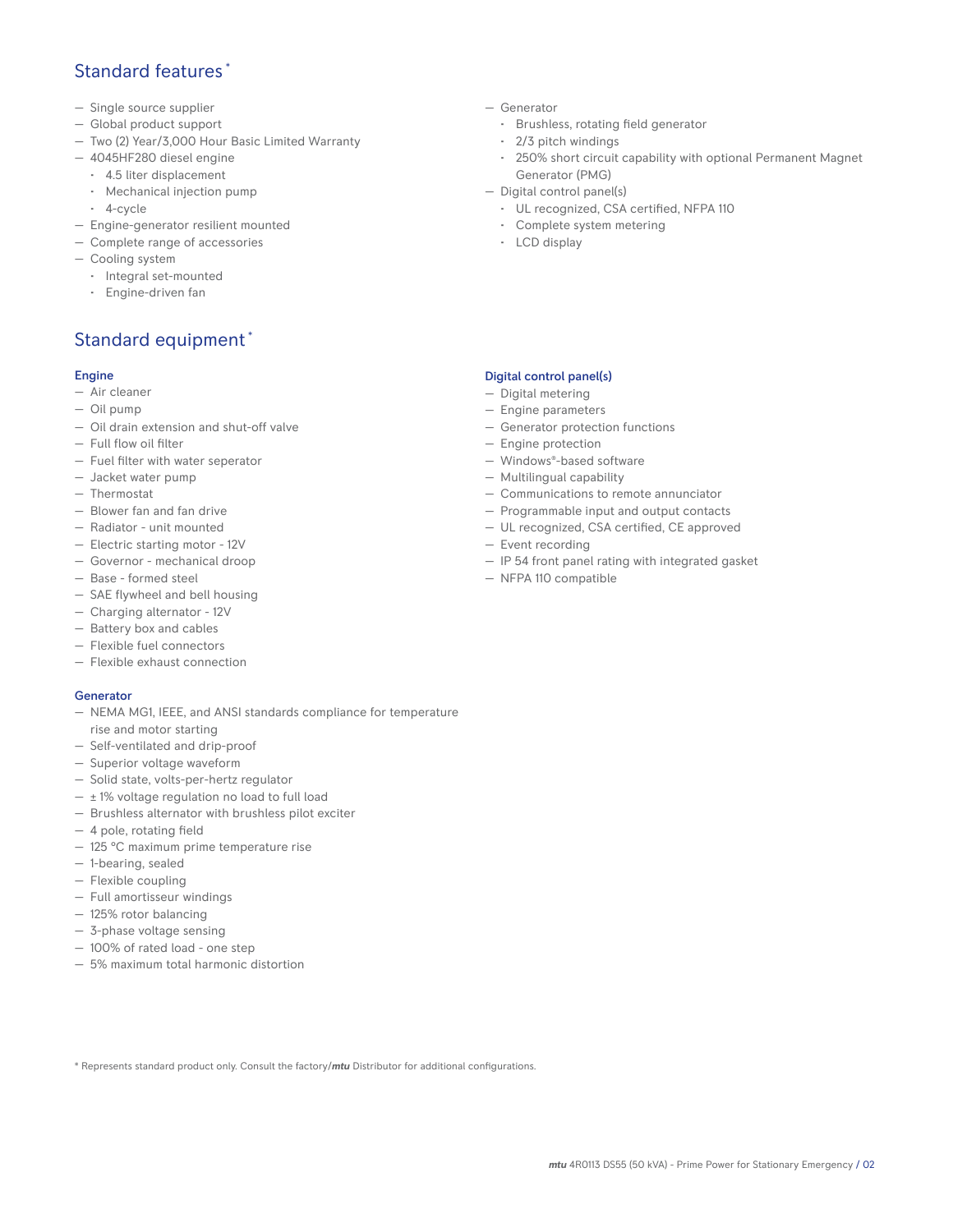# Application data

#### Engine

| Manufacturer                         | John Deere       |
|--------------------------------------|------------------|
| Model                                | 4045HF280        |
| Type                                 | 4-cycle          |
| Arrangement                          | 4-inline         |
| Displacement: $L$ (in <sup>3</sup> ) | 4.5(275)         |
| Bore: cm (in)                        | 10.6(4.19)       |
| Stroke: cm (in)                      | 12.7(5)          |
| Compression ratio                    | 19:1             |
| Rated rpm                            | 1.500            |
| Engine governor                      | mechanical droop |
| Maximum power: kWm (bhp)             | 50 (67)          |
| Steady state frequency band          | ± 0.5%           |
| Air cleaner                          | dry              |
|                                      |                  |

#### Liquid capacity

| Total oil system: L (gal)             | 13(3.4)   |
|---------------------------------------|-----------|
| Engine jacket water capacity: L (gal) | 8.5(2.3)  |
| System coolant capacity: L (gal)      | 16.7(4.4) |

#### Electrical

| Electric volts DC                                            |     |
|--------------------------------------------------------------|-----|
| Cold cranking amps under -17.8 $^{\circ}$ C (O $^{\circ}$ F) | 925 |
| Batteries: group size                                        | 31  |
| Batteries: quantity                                          |     |
|                                                              |     |

#### Fuel system

| $3/8$ " NPT |
|-------------|
| $3/8$ " NPT |
| 1.8(6)      |
| diesel #2   |
| 113 (29.9)  |
|             |

#### Fuel consumption

| At 100% of power rating: L/hr (gal/hr)                                | 13.4(3.5)   |
|-----------------------------------------------------------------------|-------------|
| At 75% of power rating: L/hr (gal/hr)                                 | 10.4(2.7)   |
| At 50% of power rating: L/hr (gal/hr)                                 | 7.4(2)      |
| Cooling - radiator system                                             |             |
| Ambient capacity of radiator: °C (°F)                                 | 50 (122)    |
| Maximum restriction of cooling air: intake                            |             |
| and discharge side of radiator: kPa (in. H <sub>2</sub> 0)            | 0.12(0.5)   |
| Water pump capacity: L/min (gpm)                                      | 144 (38)    |
| Heat rejection to coolant: kW (BTUM)                                  | 27(1,537)   |
| Heat rejection to air to air: kW (BTUM)                               | 4 (228)     |
| Heat radiated to ambient: kW (BTUM)                                   | 7.5(427)    |
| Fan power: kW (hp)                                                    | 0.81(1.09)  |
|                                                                       |             |
| Air requirements                                                      |             |
| Aspirating: *m <sup>3</sup> /min (SCFM)                               | 3.9(138)    |
| Air flow required for radiator                                        |             |
| cooled unit: *m <sup>3</sup> /min (SCFM)                              | 101(3,531)  |
| Remote cooled applications; air flow required for                     |             |
| dissipation of radiated generator set heat for a                      |             |
| maximum of 25 °F rise: *m <sup>3</sup> /min (SCFM)                    | 28 (964)    |
|                                                                       |             |
| * Air density = 1.184 kg/m <sup>3</sup> (0.0739 lbm/ft <sup>3</sup> ) |             |
| <b>Exhaust system</b>                                                 |             |
| Gas temperature (stack): °C (°F)                                      | 540 (1,004) |
| Gas volume at stack temperature: m <sup>3</sup> /min (CFM)            | 9.2(325)    |
| Maximum allowable back pressure at                                    |             |
| outlet of engine, before piping: kPa (in. H <sub>2</sub> 0)           | 3.6(14)     |
|                                                                       |             |

Minimum allowable back pressure: kPa (in.  $H_2O$ ) N/A